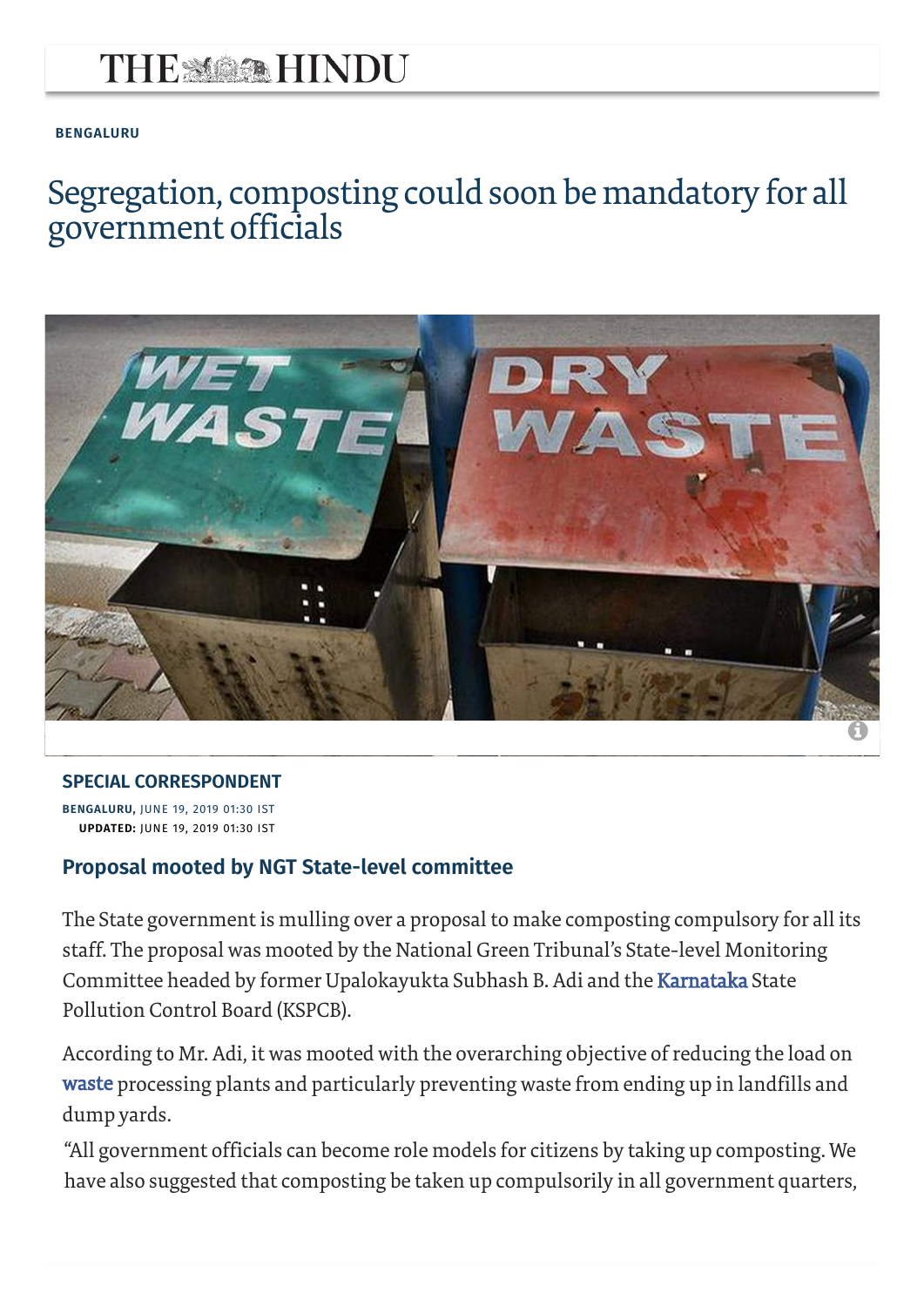# THE MARK HINDU

be it Central, Armed Forces, PSUs or the State government," he said, and added that this was not restricted to Bengaluru alone. "The same has been communicated with Deputy Commissioners of various districts, including Ramanagaram, Mandya, Tumakuru, Mysuru and Dharwad. Many senior officials are already on board with the idea. The proposal has been implemented to some extent in Ramanagaram and Mandya districts," he added.

The Bruhat Bengaluru Mahanagara Palike (BBMP) is also keen on toeing the line. According to senior officials, the civic body is likely to write to the Additional Chief Secretary, Urban Development Department, urging the Chief Secretary to issue a circular making segregation of waste generated and composting of wet and garden waste compulsory in all government offices, buildings and quarters under its jurisdiction. "We will suggest that [every government of](https://www.thehindu.com/tag/1065-1060-993/waste-management/?utm=bodytag)fice have twin bins and that all food waste and garden waste be composted," the source said.

### Praise from experts

Waste management experts in the city have hailed the proposal. Sandya Narayanan, Solid Waste Management Round Table, said that with segregation of waste already mandatory, composting in situ is the next logical step. "Slowly, the understanding that centralised processing facilities are difficult to maintain is coming in. Kerala has made composting compulsory and the government offers a lot of support by way of incentives and subsidies," she said.

However, many remain sceptical of whether the proposal will be successfully implemented. Urban local bodies are mandated to handle waste. "Why should citizens be forced to manage their waste because of the inefficiency of the local body is a question that begs an answer," said an expert who did not want to be named. "People should have enough space to take up composting. However, small efforts by a few (government officials) can become a model to follow," the expert added.

### Drop in segregation levels

Segregation levels in the city remain woefully low and continue to drop. The segregation of wet, dry and sanitary waste that once stood at 45% now is 35%, claim SWM experts.

Some reasons cited for this include lack of enforcement by the BBMP health inspectors and poor aggregation of segregated waste either during door-to-door collection or secondary transportation.

In an attempt to address the problem locally, many co[mmunities are now coming toge](https://subscription.thehindu.com/subscription?utm_source=curtainraiser&utm_medium=subscribe&utm_campaign=subscription)ther to explore options to better manage the waste generated themselves.